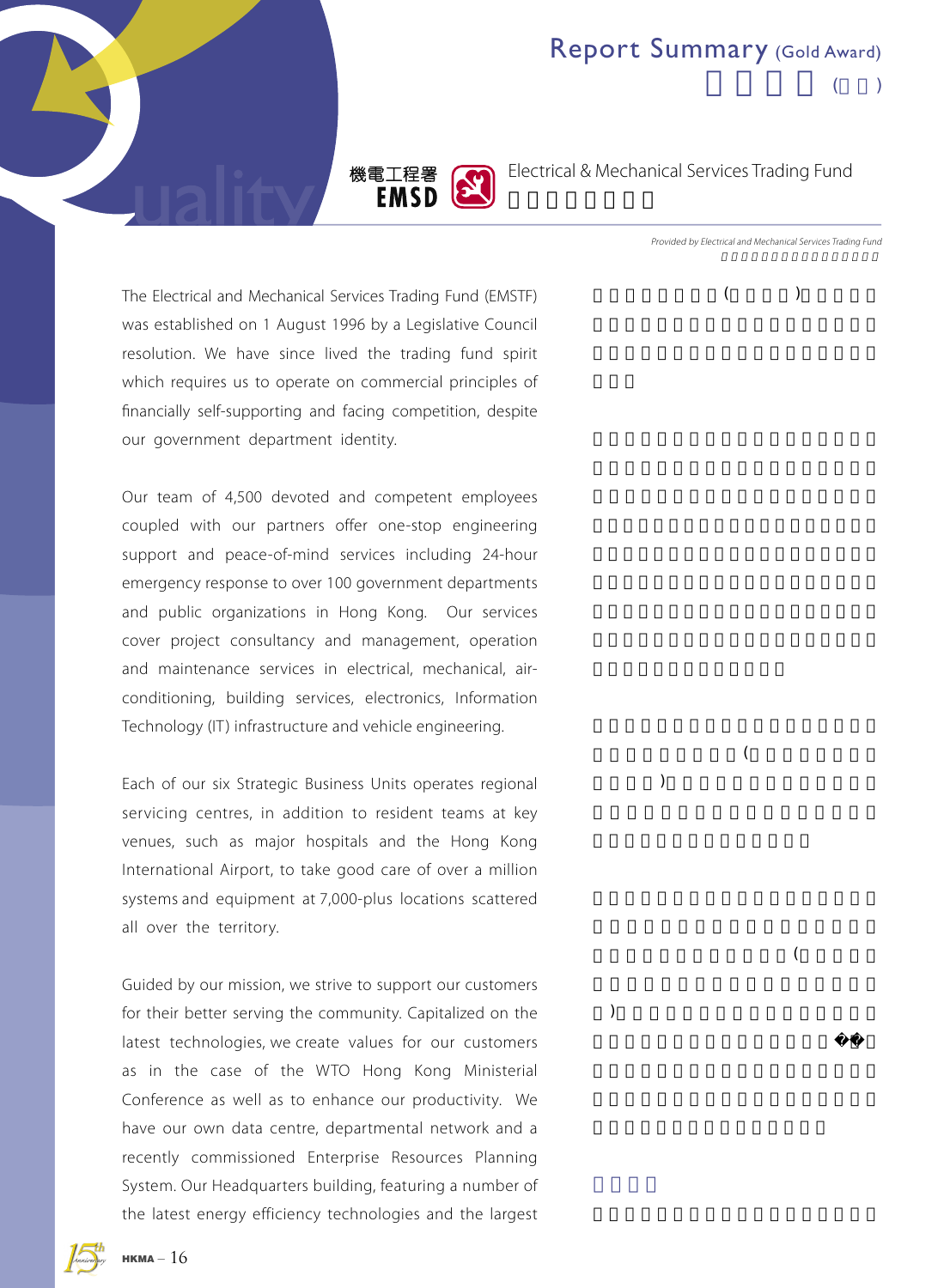$($ 

photovoltaic installation in Hong Kong, is an excellent example of sustainable development for the community.

#### Leadership

The story of EMSTF is a story of change. In nine short years we have re-invented ourselves from a conventional government department to a market-driven organization with a customer-focused culture. Our cultural change has all the elements for a successful change management: vision and commitment from top leaders, good communications, motivation and reinforcement for staff to sustain change efforts, and the institutionalization of changes into organizational systems, culminating in TQM.

Ever since the inception of the EMSTF, our senior leaders have always had a blueprint in mind about the intended organizational identity. They have initiated a number of quality initiatives including Total Quality Management and proactively communicate with staff to ensure that an agile, innovative and socially responsible organization is built and sustained.

#### Strategic Planning

Our operating environment is competitive and dynamic. Since 2002, we have enriched our service offerings with IT and Facility Management services, after strategic analysis of the market and customer needs. The new services have provided us with impetus for innovation and growth, and represent another breakthrough in exceeding customer expectations.

Our strategic planning process is market driven. Since 1996, we have conducted annual planning to develop a rolling

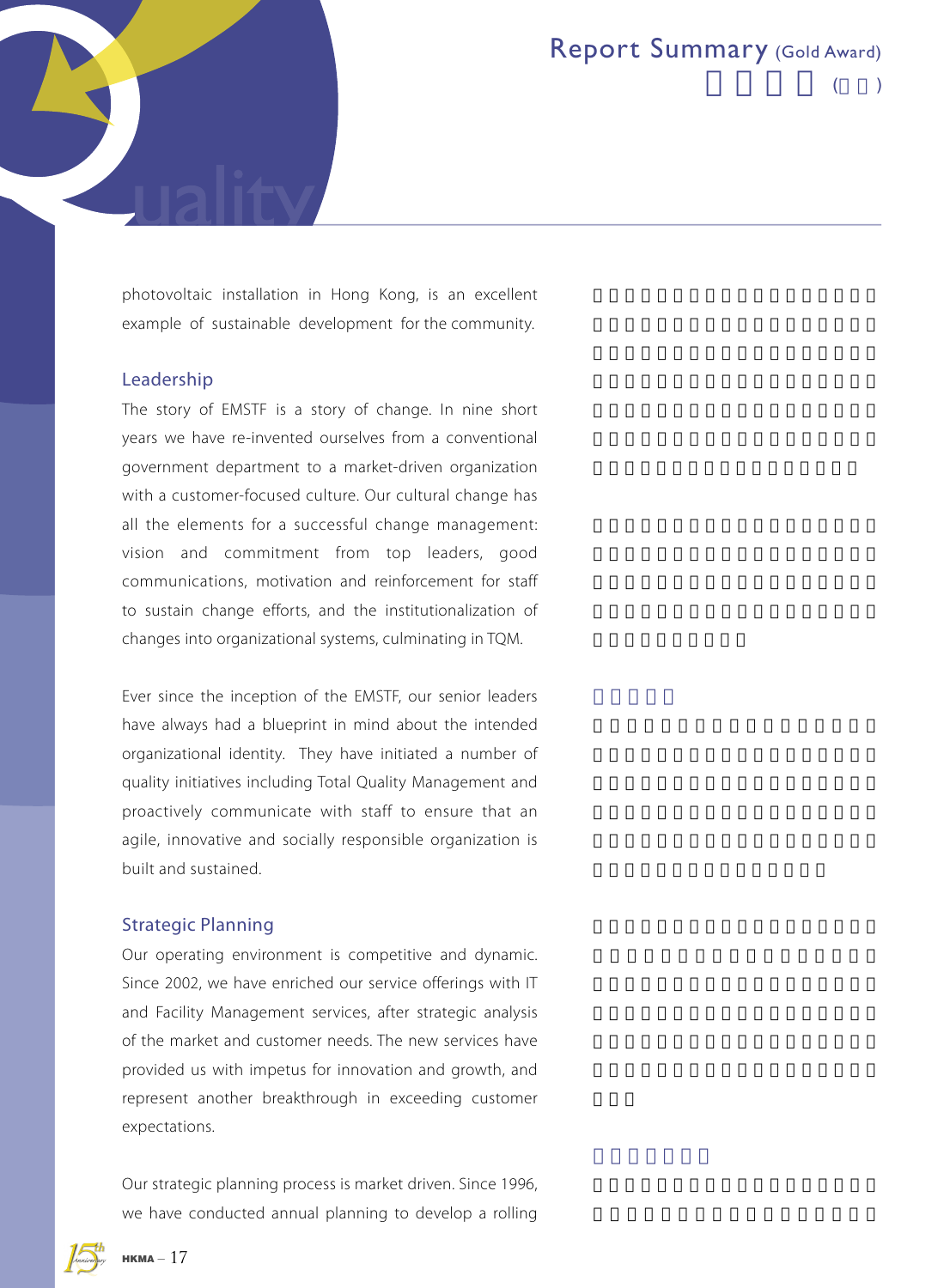$($ 

5-year plan exercise, as we are serious about charting our course for future growth. To ensure that the future directions are understood and shared throughout the organization, we maintain a good level of involvement of staff in the strategic planning process.

#### Customer and Market Focus

Both explicit and tacit customer needs must be satisfied at the specified times and places. We provide both "hard" services such as plant maintenance as well as "soft" services such as energy saving talks via reaching out to customers to create extra value to customers, resulting in win-win for all.

Limited by the defined pool of public sector customers under the Trading Fund Ordinance, our core strategy in customer and market is to retain all existing customers and business, to regain any business loss through improvement, and to develop new services appealing to existing customers.

#### Measurement, Analysis, and Knowledge Management

We strongly believe that people have enormous potential in innovation and productivity enhancement, given the right environment. Ever since 1991, we have adopted a series of measures to unleash this potential in our staff, including Staff Suggestion Scheme, the Process Improvement Schemes, Technology Day and TQM Days, all in the spirit of "Quality Improvement through Team Work".

We are a firm believer in "what gets measured gets done". The core of our performance measurement is a factbased Balanced Scorecard (BSC) system encompassing



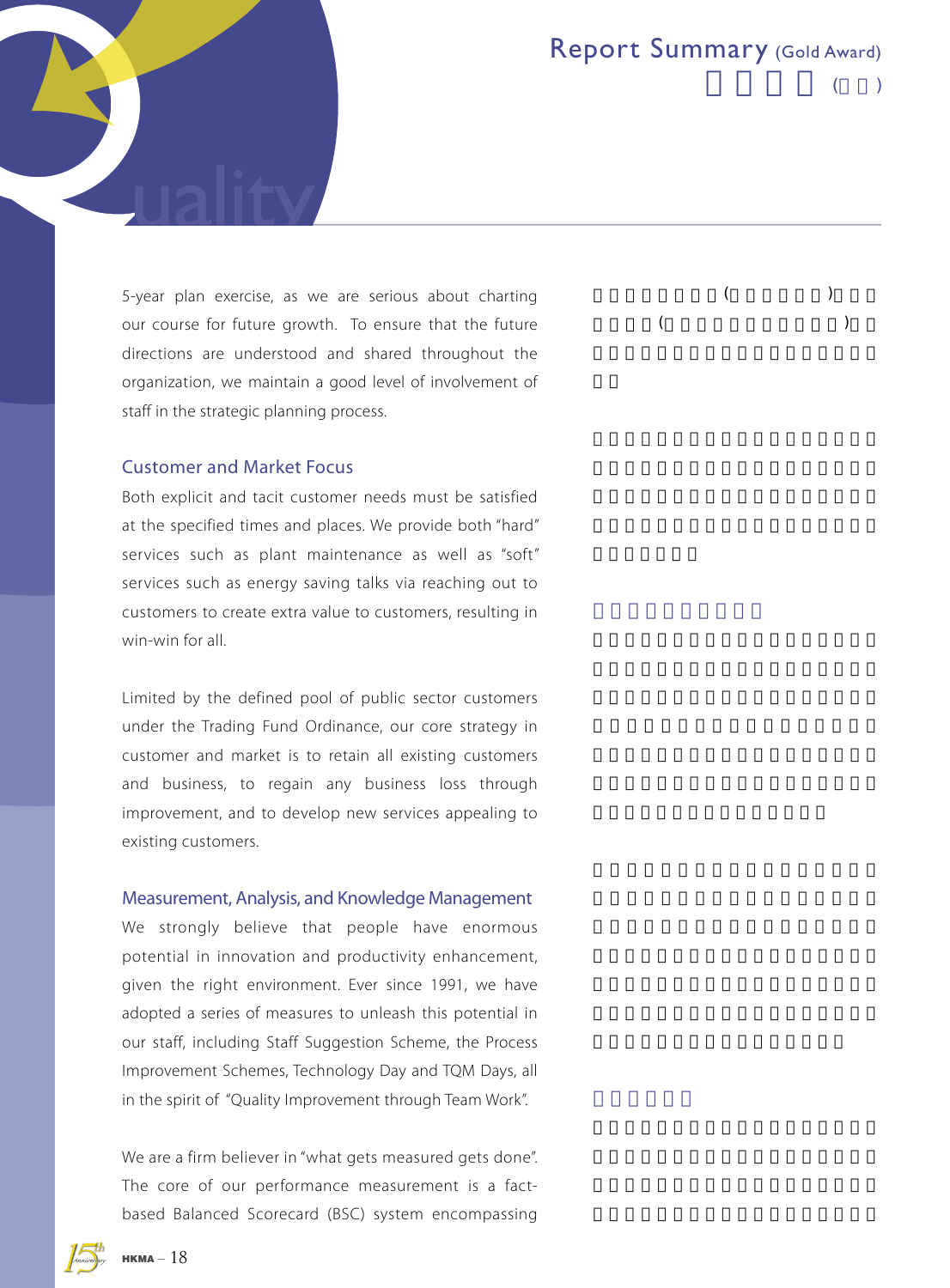$($ 

the six key result areas in the TQM Model. We use advanced computer tools extensively to manage data and information, and also our knowledge.

#### Human Resource Focus

EMSTF is a melting pot for staff of different professional skills, with a good mix of civil servants and non-civil service staff. Despite the diversity, we have orchestrated a wellcoordinated system to ensure the equity and good care of different human resources aspects, implementing staff appraisal systems to gauge staff performance and career development potential.

We believe that our staff would readily contribute when they are given a chance to learn and grow. Despite the constraints of the governmental bureaucracy, we are committed to be flexible and innovative to groom and utilize our people; and to create incentive schemes within the system to reward high performance. We are determined to foster a caring and learning culture for enhancing the agility of both our organization and our staff.

 $(PDCA)$ ISO 9001 ISO 14001 OHSAS 18001)

#### Process Management

Commitment, one of our core values, is practised by our staff everyday to secure customers' total reliance for equipment availability and uninterrupted service.

We adopt the Plan-Do-Check-Act (PDCA) Cycle and the Integrated Management System which comprises ISO9001, ISO14001 and OHSAS18001 to manage our processes. We encourage our staff to employ new technologies and exploit their innovation, and also to adopt process benchmarking to foster continuous improvement.